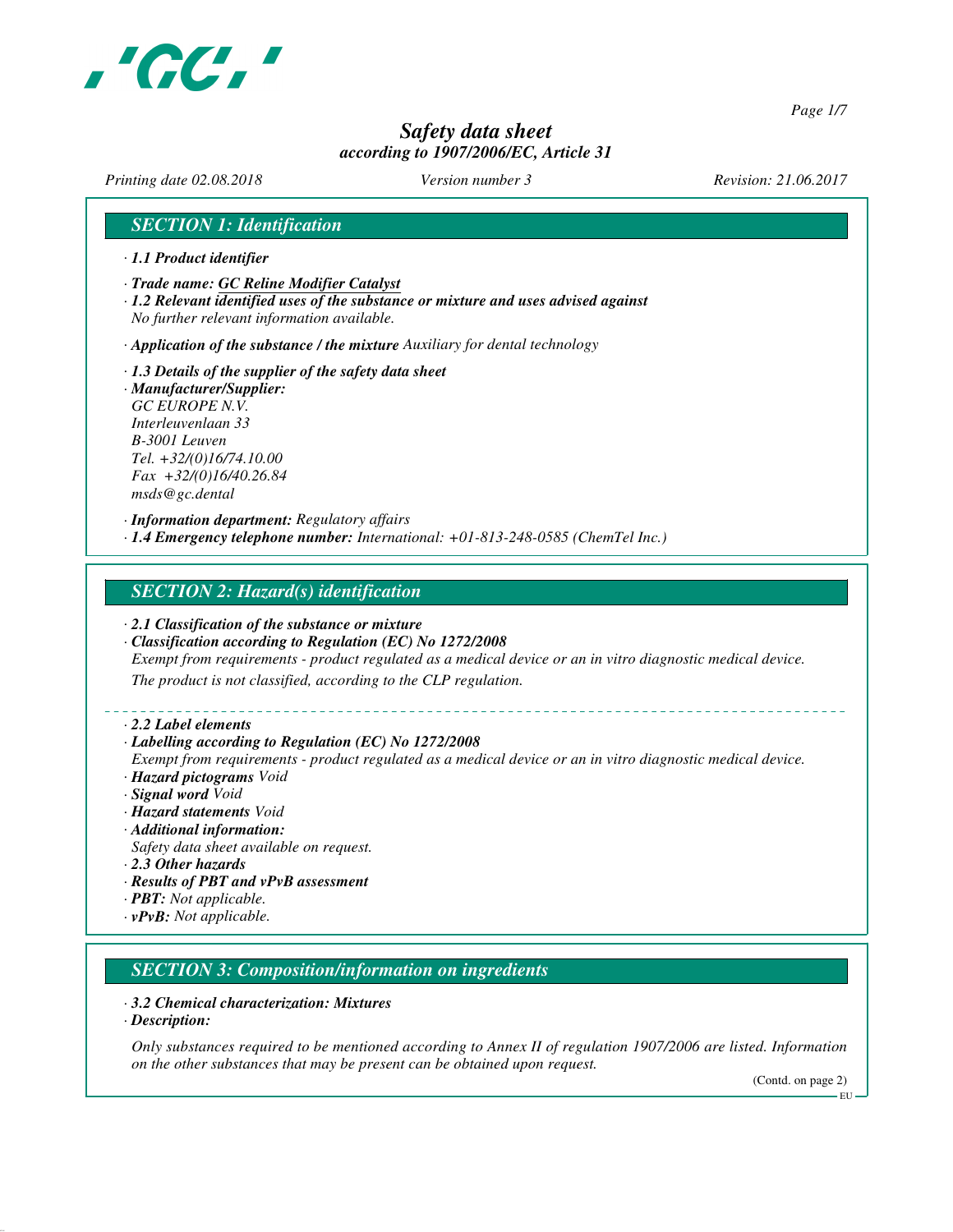*Printing date 02.08.2018 Version number 3 Revision: 21.06.2017*

(Contd. of page 1)

*2.5-<5%*

*Trade name: GC Reline Modifier Catalyst*

*· Dangerous components:*

*68037-59-2 Methylhydrogen dimethylpolysiloxane*

*Skin Irrit. 2, H315; Eye Irrit. 2, H319; STOT SE 3, H335*

*· Additional information: For the wording of the listed hazard phrases refer to section 16.*

# *SECTION 4: First-aid measures*

#### *· 4.1 Description of first aid measures*

*· General information:*

*No special measures required.*

- *If symptoms persist consult doctor.*
- *· After inhalation: Take affected persons into fresh air and keep quiet.*
- *· After skin contact: Immediately rinse with water.*
- *· After eye contact:*
- *Rinse opened eye for several minutes under running water. If symptoms persist, consult a doctor.*
- *· After swallowing:*
- *Rinse out mouth and then drink plenty of water.*
- *If symptoms persist consult doctor.*
- *· 4.2 Most important symptoms and effects, both acute and delayed No further relevant information available.*
- *· 4.3 Indication of any immediate medical attention and special treatment needed*

*No further relevant information available.*

## *SECTION 5: Fire-fighting measures*

- *· 5.1 Extinguishing media*
- *· Suitable extinguishing agents:*

*CO2, extinguishing powder or water spray. Fight larger fires with water spray or alcohol resistant foam. Use fire fighting measures that suit the environment.*

- *· For safety reasons unsuitable extinguishing agents: Water with full jet*
- *· 5.2 Special hazards arising from the substance or mixture*
- *Formation of toxic gases is possible during heating or in case of fire.*
- *· 5.3 Advice for firefighters*
- *· Protective equipment: Wear self-contained respiratory protective device.*
- *· Additional information*

*Dispose of fire debris and contaminated fire fighting water in accordance with official regulations.*

# *SECTION 6: Accidental release measures*

- *· 6.1 Personal precautions, protective equipment and emergency procedures Remove persons from danger area.*
- *· 6.2 Environmental precautions:*

*Do not allow product to reach sewage system or any water course.*

*Inform respective authorities in case of seepage into water course or sewage system.*

*Do not allow to penetrate the ground/soil.*

- *In case of seepage into the ground inform responsible authorities.*
- *· 6.3 Methods and material for containment and cleaning up:*

*Absorb liquid components with liquid-binding material.*

*Dispose of the collected material according to regulations.*

*· 6.4 Reference to other sections*

*See Section 7 for information on safe handling.*

(Contd. on page 3)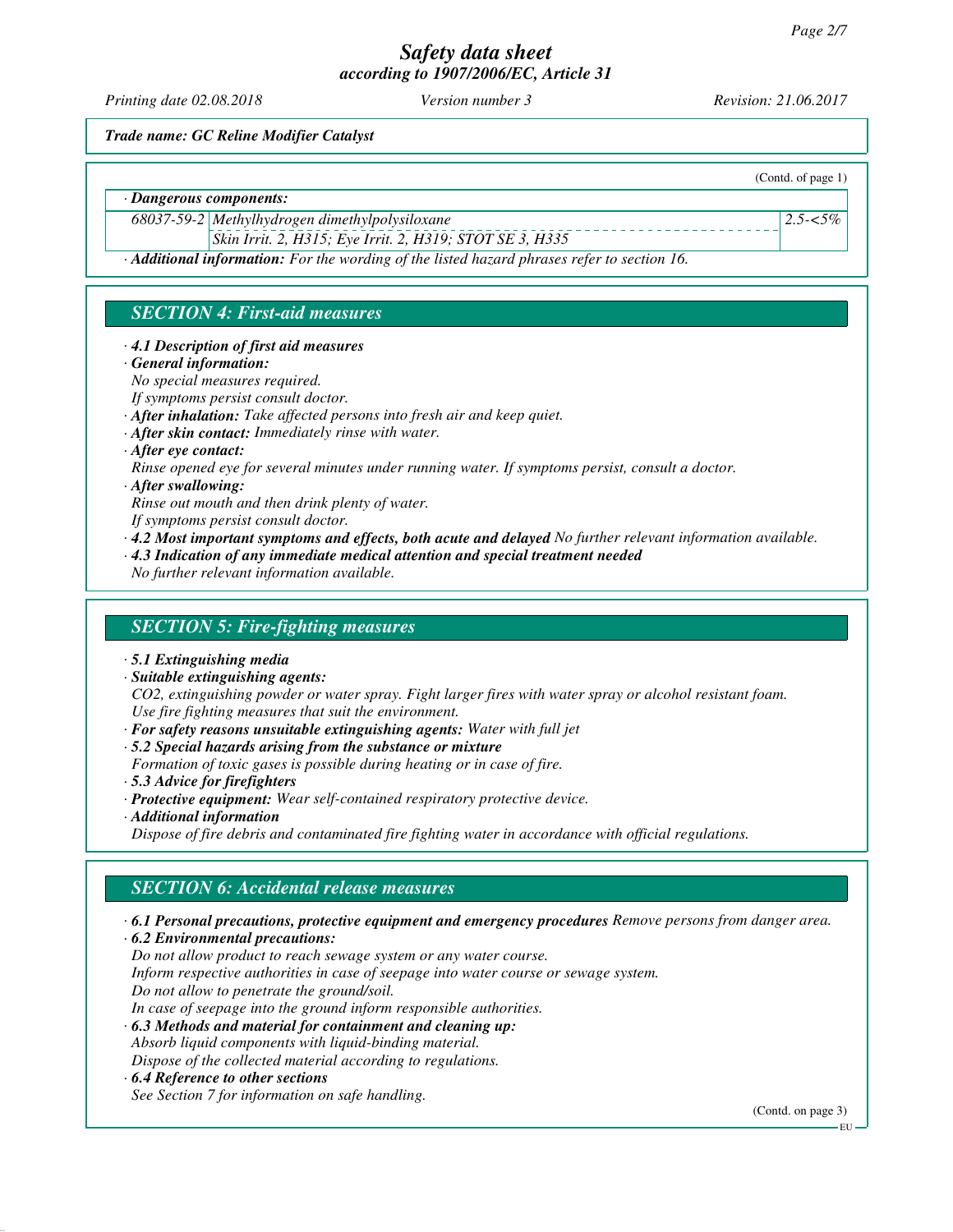*Printing date 02.08.2018 Version number 3 Revision: 21.06.2017*

(Contd. of page 2)

*Trade name: GC Reline Modifier Catalyst*

*See Section 8 for information on personal protection equipment. See Section 13 for disposal information.*

## *SECTION 7: Handling and storage*

- *· 7.1 Precautions for safe handling No special precautions are necessary if used correctly.*
- *· Information about protection against explosions and fires: No special measures required.*
- *· 7.2 Conditions for safe storage, including any incompatibilities*
- *· Storage:*
- *· Requirements to be met by storerooms and receptacles: Store only in unopened original receptacles.*
- *· Information about storage in one common storage facility: Store away from foodstuffs.*
- *· Further information about storage conditions: None.*
- *· 7.3 Specific end use(s) No further relevant information available.*

## *SECTION 8: Exposure controls/personal protection*

*· Additional information about design of technical systems: No further data; see item 7.*

- *· 8.1 Control parameters*
- *· Components with limit values that require monitoring at the workplace:*
- *The product does not contain any relevant quantities of materials with critical values that have to be monitored at the workplace.*

*· Additional information: The lists that were valid during the creation were used as basis.*

- *· 8.2 Exposure controls*
- *· Personal protective equipment:*
- *· General protective and hygienic measures:*

*The usual precautionary measures for handling chemicals should be followed. Wash hands before breaks and at the end of work.*

- *· Breathing equipment: Suitable respiratory protective device recommended.*
- *· Protection of hands: Protective gloves*
- *· Material of gloves*

*The selection of the suitable gloves does not only depend on the material, but also on further marks of quality and varies from manufacturer to manufacturer. As the product is a preparation of several substances, the resistance of the glove material can not be calculated in advance and has therefore to be checked prior to the application.*

*· Penetration time of glove material*

*The exact break through time has to be found out by the manufacturer of the protective gloves and has to be observed.*

*· Eye protection: Safety glasses*

| $\cdot$ 9.1 Information on basic physical and chemical properties<br><b>General Information</b> |                               |  |  |
|-------------------------------------------------------------------------------------------------|-------------------------------|--|--|
| $\cdot$ Appearance:                                                                             |                               |  |  |
| Form:                                                                                           | Pasty                         |  |  |
| Color:                                                                                          | Light red                     |  |  |
| $\cdot$ Odor:                                                                                   | <i><u><b>Odorless</b></u></i> |  |  |
| Odor threshold:                                                                                 | Not determined.               |  |  |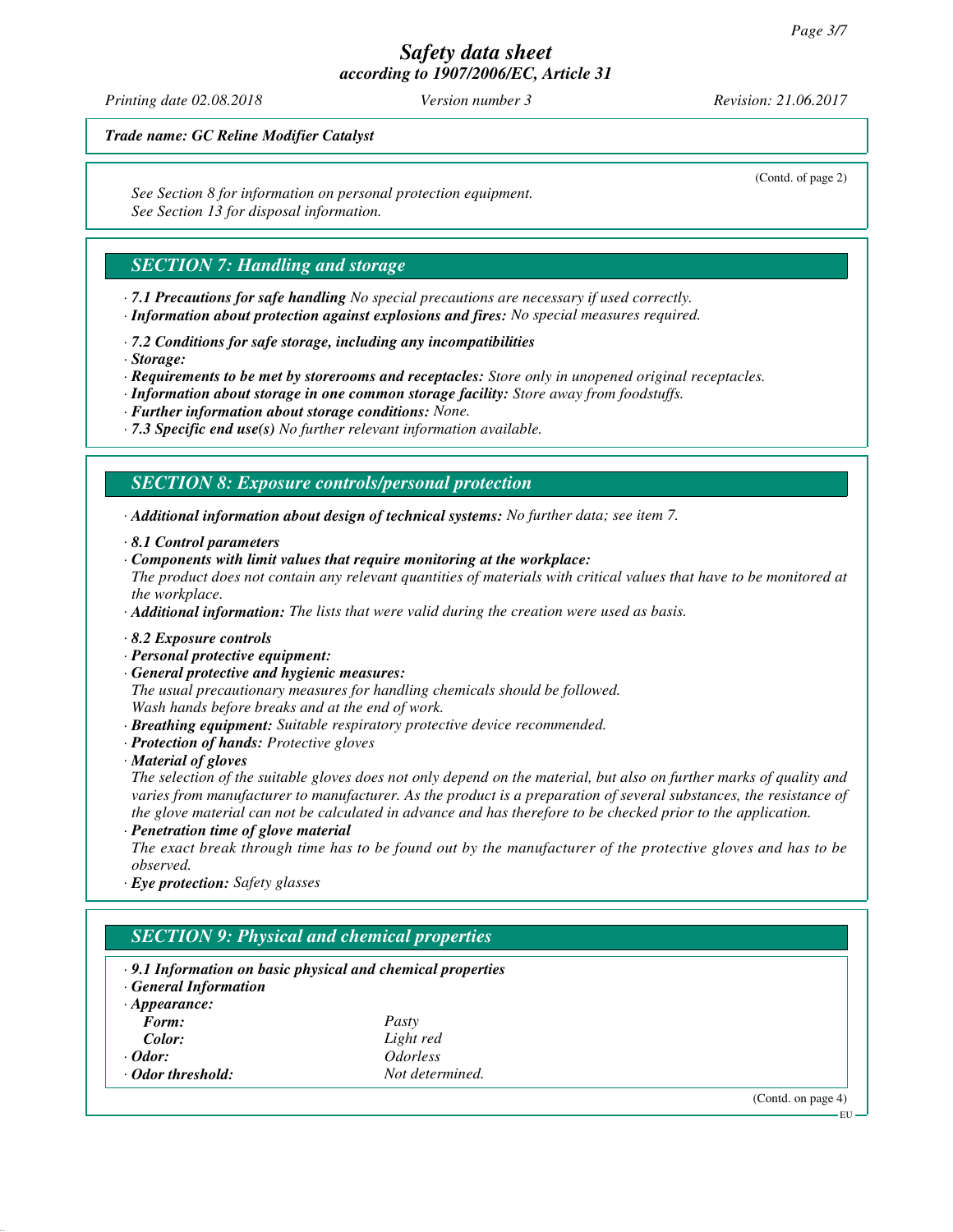*Printing date 02.08.2018 Version number 3 Revision: 21.06.2017*

*Trade name: GC Reline Modifier Catalyst*

|                                                            |                                               | (Contd. of page 3) |
|------------------------------------------------------------|-----------------------------------------------|--------------------|
| $\cdot$ pH-value:                                          | Not determined.                               |                    |
| Change in condition                                        |                                               |                    |
| <b>Melting point/Melting range:</b>                        | Undetermined.                                 |                    |
| <b>Boiling point/Boiling range:</b>                        | Undetermined.                                 |                    |
| · Flash point:                                             | Not applicable.                               |                    |
| · Flammability (solid, gaseous):                           | Not applicable.                               |                    |
| · Ignition temperature:                                    | Undetermined.                                 |                    |
| $\cdot$ Decomposition temperature:                         | Not determined.                               |                    |
| · Auto igniting:                                           | Product is not selfigniting.                  |                    |
| · Danger of explosion:                                     | Product does not present an explosion hazard. |                    |
| · Explosion limits:                                        |                                               |                    |
| Lower:                                                     | Not determined.                               |                    |
| <b>Upper:</b>                                              | Not determined.                               |                    |
| · Vapor pressure:                                          | Not determined.                               |                    |
| $\cdot$ Density:                                           | Not determined.                               |                    |
| · Relative density                                         | Not determined.                               |                    |
| · Vapor density                                            | Not determined.                               |                    |
| $\cdot$ Evaporation rate                                   | Not determined.                               |                    |
| · Solubility in / Miscibility with                         |                                               |                    |
| Water:                                                     | <i>Insoluble.</i>                             |                    |
| · Partition coefficient (n-octanol/water): Not determined. |                                               |                    |
| · Viscosity:                                               |                                               |                    |
| Dynamic:                                                   | Not determined.                               |                    |
| Kinematic:                                                 | Not determined.                               |                    |
| · Solvent content:                                         |                                               |                    |
| $VOC$ (EC)                                                 | $0.0 \text{ g/l}$                             |                    |
| .9.2 Other information                                     | No further relevant information available.    |                    |

# *SECTION 10: Stability and reactivity*

*· 10.1 Reactivity No further relevant information available.*

*· 10.2 Chemical stability*

- *· Thermal decomposition / conditions to be avoided: No decomposition if used according to specifications.*
- *· 10.3 Possibility of hazardous reactions No dangerous reactions known.*
- *· 10.4 Conditions to avoid No further relevant information available.*
- *· 10.5 Incompatible materials: No further relevant information available.*
- *· 10.6 Hazardous decomposition products: No dangerous decomposition products known.*

## *SECTION 11: Toxicological information*

*· 11.1 Information on toxicological effects*

*· Acute toxicity: Based on available data, the classification criteria are not met.*

*· LD/LC50 values that are relevant for classification: No further relevant information available.*

(Contd. on page 5)

EU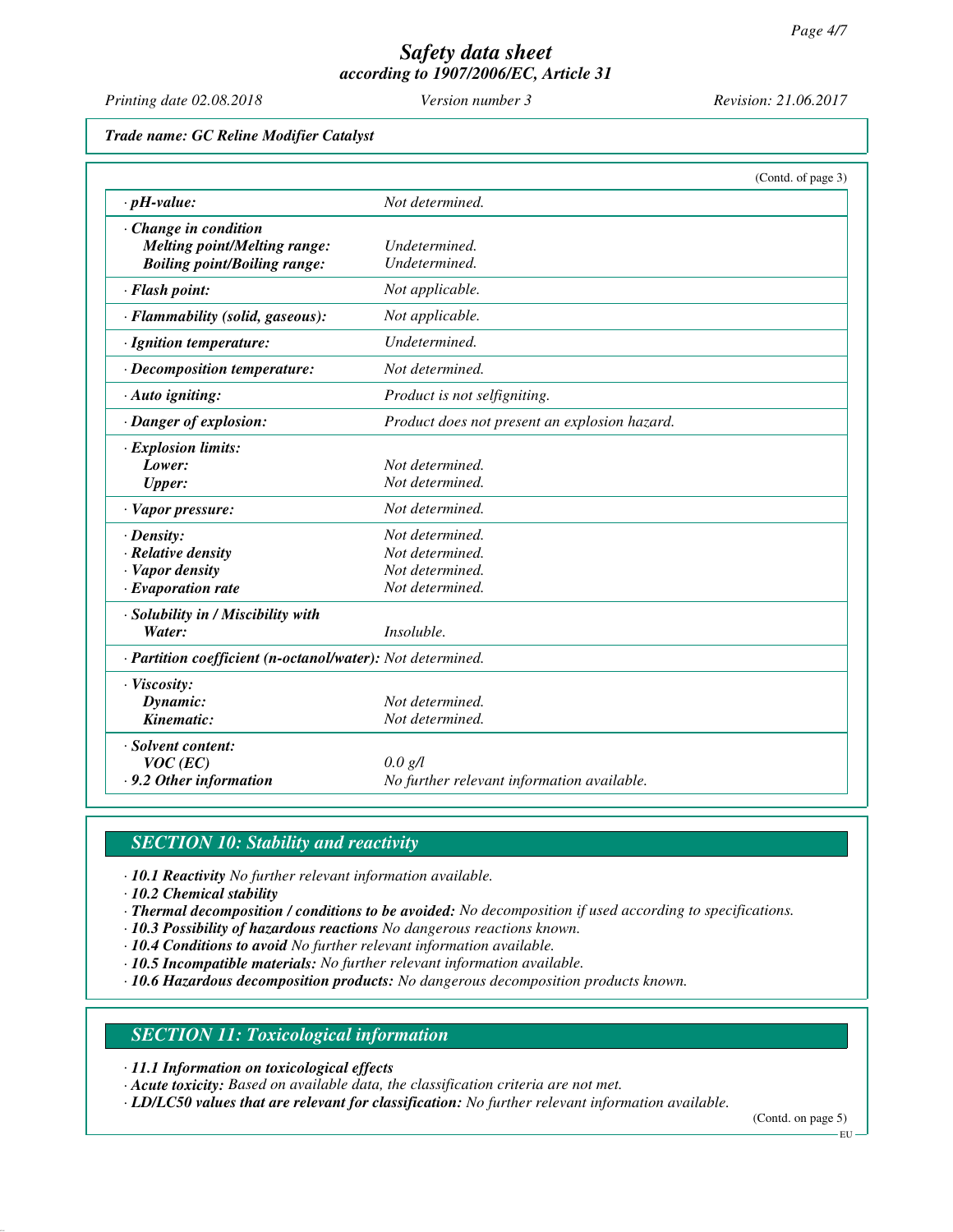*Printing date 02.08.2018 Version number 3 Revision: 21.06.2017*

(Contd. of page 4)

*Trade name: GC Reline Modifier Catalyst*

*· Primary irritant effect:*

- *· on the skin: Based on available data, the classification criteria are not met.*
- *· on the eye: Based on available data, the classification criteria are not met.*
- *· Sensitization: Based on available data, the classification criteria are not met.*
- *· Additional toxicological information:*
- *· OSHA-Ca (Occupational Safety & Health Administration)*
- *None of the ingredients is listed.*
- *· Repeated dose toxicity No further relevant information available.*
- *· CMR effects (carcinogenity, mutagenicity and toxicity for reproduction)*
- *No further relevant information available.*
- *· Germ cell mutagenicity Based on available data, the classification criteria are not met.*
- *· Carcinogenicity Based on available data, the classification criteria are not met.*
- *· Reproductive toxicity Based on available data, the classification criteria are not met.*
- *· STOT-single exposure Based on available data, the classification criteria are not met.*
- *· STOT-repeated exposure Based on available data, the classification criteria are not met.*
- *· Aspiration hazard Based on available data, the classification criteria are not met.*

# *SECTION 12: Ecological information*

*· 12.1 Toxicity*

- *· Aquatic toxicity: No further relevant information available.*
- *· 12.2 Persistence and degradability No further relevant information available.*
- *· 12.3 Bioaccumulative potential No further relevant information available.*
- *· 12.4 Mobility in soil No further relevant information available.*
- *· Additional ecological information:*

*· General notes:*

*Water hazard class 3 (Self-assessment): extremely hazardous for water*

*Do not allow product to reach ground water, water course or sewage system, even in small quantities. Danger to drinking water if even extremely small quantities leak into the ground.*

- *· 12.5 Results of PBT and vPvB assessment*
- *· PBT: Not applicable.*

*· vPvB: Not applicable.*

*· 12.6 Other adverse effects No further relevant information available.*

## *SECTION 13: Disposal considerations*

*· 13.1 Waste treatment methods*

*· European waste catalogue*

*18 00 00 WASTES FROM HUMAN OR ANIMAL HEALTH CARE AND/OR RELATED RESEARCH (except kitchen and restaurant wastes not arising from immediate health care)*

*18 01 00 wastes from natal care, diagnosis, treatment or prevention of disease in humans*

*18 01 07 chemicals other than those mentioned in 18 01 06*

*· Uncleaned packagings:*

*· Recommendation: Disposal must be made according to official regulations.*

(Contd. on page 6)

EU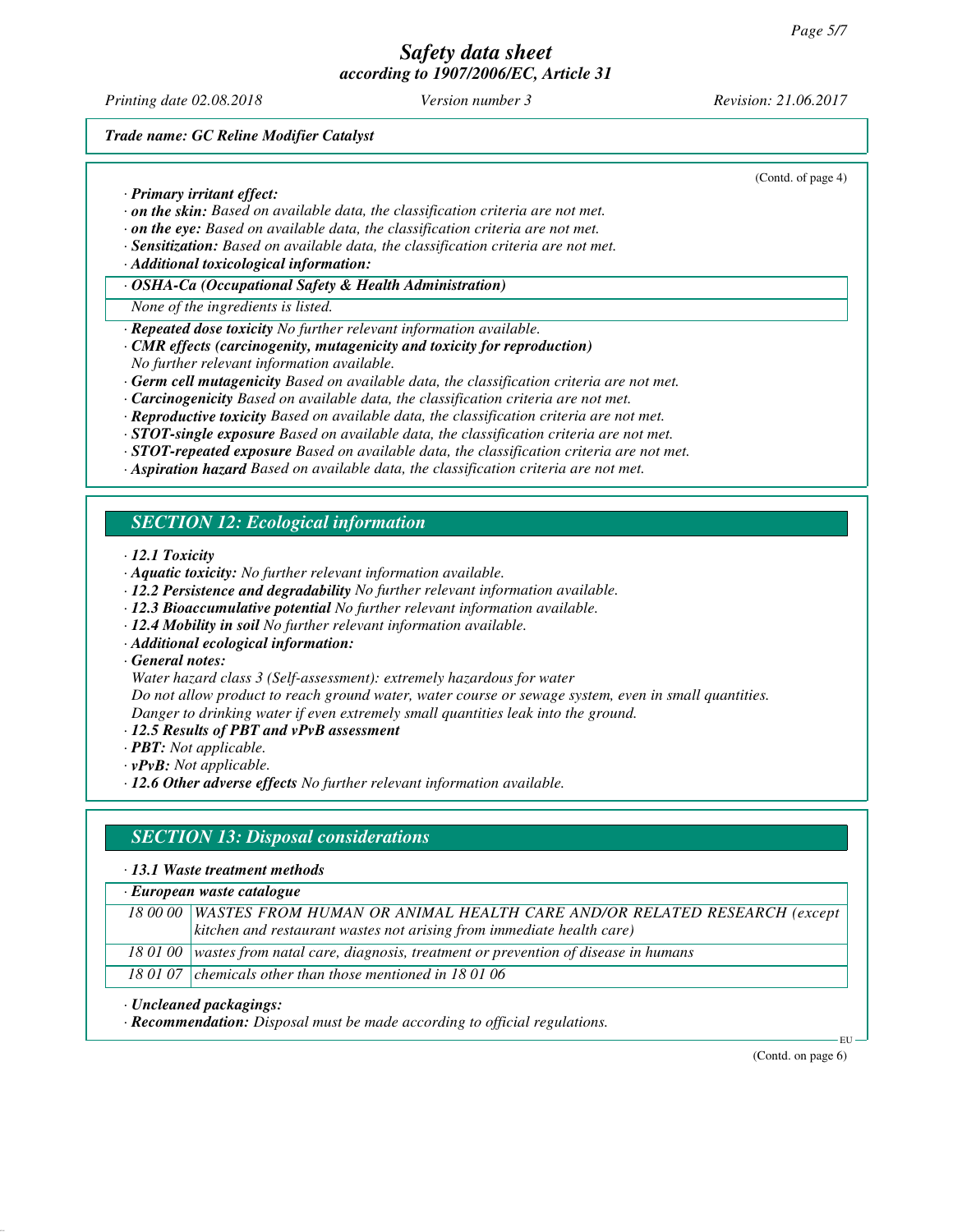*Printing date 02.08.2018 Version number 3 Revision: 21.06.2017*

*Trade name: GC Reline Modifier Catalyst*

(Contd. of page 5)

| <b>SECTION 14: Transport information</b>                                                       |                 |  |
|------------------------------------------------------------------------------------------------|-----------------|--|
| $\cdot$ 14.1 UN-Number<br>ADR, ADN, IMDG, IATA                                                 | not regulated   |  |
| $\cdot$ 14.2 UN proper shipping name<br>· ADR, ADN, IMDG, IATA                                 | not regulated   |  |
| $\cdot$ 14.3 Transport hazard class(es)                                                        |                 |  |
| · ADR, ADN, IMDG, IATA<br>· Class                                                              | not regulated   |  |
| $\cdot$ 14.4 Packing group<br>· ADR, IMDG, IATA                                                | not regulated   |  |
| $\cdot$ 14.5 Environmental hazards:<br>$\cdot$ Marine pollutant:                               | No              |  |
| $\cdot$ 14.6 Special precautions for user                                                      | Not applicable. |  |
| $\cdot$ 14.7 Transport in bulk according to Annex II of<br><b>MARPOL73/78 and the IBC Code</b> | Not applicable. |  |
| · UN "Model Regulation":                                                                       | not regulated   |  |

## *SECTION 15: Regulatory information*

*· 15.1 Safety, health and environmental regulations/legislation specific for the substance or mixture · Sara*

*· Section 355 (extremely hazardous substances):*

*None of the ingredient is listed.*

*· Section 313 (Specific toxic chemical listings):*

*None of the ingredients is listed.*

*· Proposition 65*

*· Chemicals known to cause cancer:*

*None of the ingredients is listed.*

*· Chemicals known to cause reproductive toxicity for females:*

*None of the ingredients is listed.*

*· Chemicals known to cause reproductive toxicity for males:*

*None of the ingredients is listed.*

*· Chemicals known to cause developmental toxicity:*

*None of the ingredients is listed.*

*· Carcinogenic categories*

*· EPA (Environmental Protection Agency)*

*None of the ingredients is listed.*

*· TLV (Threshold Limit Value established by ACGIH)*

*1309-37-1 Iron(III)oxide A4*

*· MAK (German Maximum Workplace Concentration)*

*None of the ingredients is listed.*

(Contd. on page 7)

EU